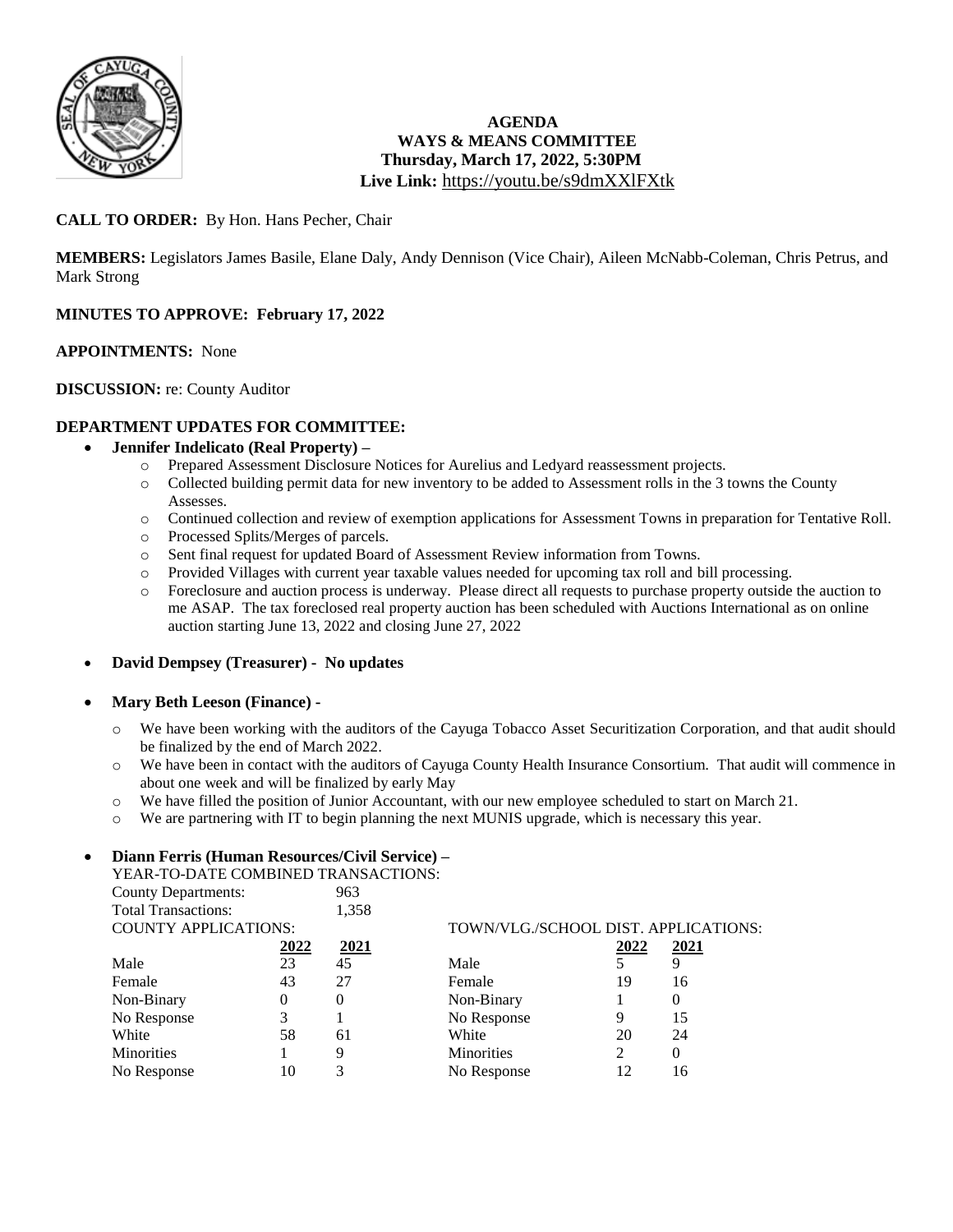#### EXAM INFORMATION: February 5, 2022

Assessment Administration Specialist; Supervisor of Protective Services; Sr. Account Clerk Typist; Principal Account Clerk; Sr. Account Clerk; Principal Supervising Real Property Tax Services Specialist; and Principal Account Clerk Typist

| Male              |    |
|-------------------|----|
| Female            | 10 |
| No Response       | 0  |
| White             | 11 |
| <b>Minorities</b> | 0  |
| No Response       | ∩  |

- Annual Report was completed and submitted to NYS Civil Service Commission;
- Payroll Certification for 2022 is currently in process;
- Training for New Department Directors is being planned
- Currently working on several employee and Union issues with Counsel;
- Recruitment for an Operations Officer is continuing;
- Participating in SUNY Canton's Virtual Job Fair on March 23rd.

## **RESOLUTIONS:**

#### **WAYS & MEANS:**

3-22-WM-1 Authorize the use of ARPA funds for projects in the E-911 Department, Information Technology Department, Sheriff's Department and Buildings and Grounds Department

## **HEALTH & HUMAN SERVICES:**

| $3-22-HH-1$ | Authorizing the Chair of the Legislature and the Director of the Office for the Aging to enter into an agreement<br>for the provision of innovative caregiver support for those caring for older adults in Cayuga County using<br>funds carried forward from 2021 |
|-------------|-------------------------------------------------------------------------------------------------------------------------------------------------------------------------------------------------------------------------------------------------------------------|
| $3-22-HH-2$ | Authorizing the Chairman of the County Legislature and the Director of the Office for the Aging to enter into a<br>contract for 2022 Title IIIE, Title IIIB, ALZ-CSI with provider Home Instead.                                                                  |
| 3-22-HH-3   | Authorizing the Chairman of the Legislature and the Public Health Director to enter into contract with Cayuga<br>Medical Associates for tuberculosis consultation and care                                                                                        |
| $3-22-HH-4$ | Authorizing the Public Health Director to fill one Supervising Nutritionist position in the WIC program                                                                                                                                                           |
| 3-22-HH-5   | Authorizing the Chairman of the Legislature and the Public Health Director to enter into Agreements in<br>addition to the bid for transportation of Preschool Children.                                                                                           |
| 3-22-HH-6   | Authorizing the Public Health Director to Purchase Vehicle for the Health Department                                                                                                                                                                              |
| $3-22-HH-7$ | Amending the Department of Social Services' 2022 Budget to accept funds from New York State in the form<br>of Safe Harbor: NY and to contract with Booker T. Washington Community Center, Inc for provision of Safe<br>Harbor: NY services                        |
| 3-22-HH-8   | Authorizing the Chairman of the Legislature and the Commissioner of Social Services to Enter into a Contract<br>with Booker T. Washington Community Center Inc.                                                                                                   |
| $3-22-HH-9$ | Authorizing the Chairman of the Legislature and the Commissioner of Social Services to Renew the Contract<br>with Community Action Programs Cayuga/Seneca for the Provision of Non-Residential Domestic Violence<br><b>Services</b>                               |
| 3-22-HH-10  | Authorizing the Commissioner of Social Services to fill a FT Caseworker Position in the Child Welfare<br>Services Unit of the Department of Social Services.                                                                                                      |
| 3-22-HH-11  | Authorizing the Commissioner of Social Services to fill a Deputy Director for Social Services vacancy in the<br>Department of Social Services                                                                                                                     |
| 3-22-HH-12  | Authorizing the Commissioner of Social Services to Fill a Sr. Account Clerk position in the Accounting Unit                                                                                                                                                       |
| 3-22-HH-13  | Authorizing the Chairman of the Legislature and the Commissioner of Social Services to Enter into a Contract<br>with ABC Cayuga Inc. for services at Play Space.                                                                                                  |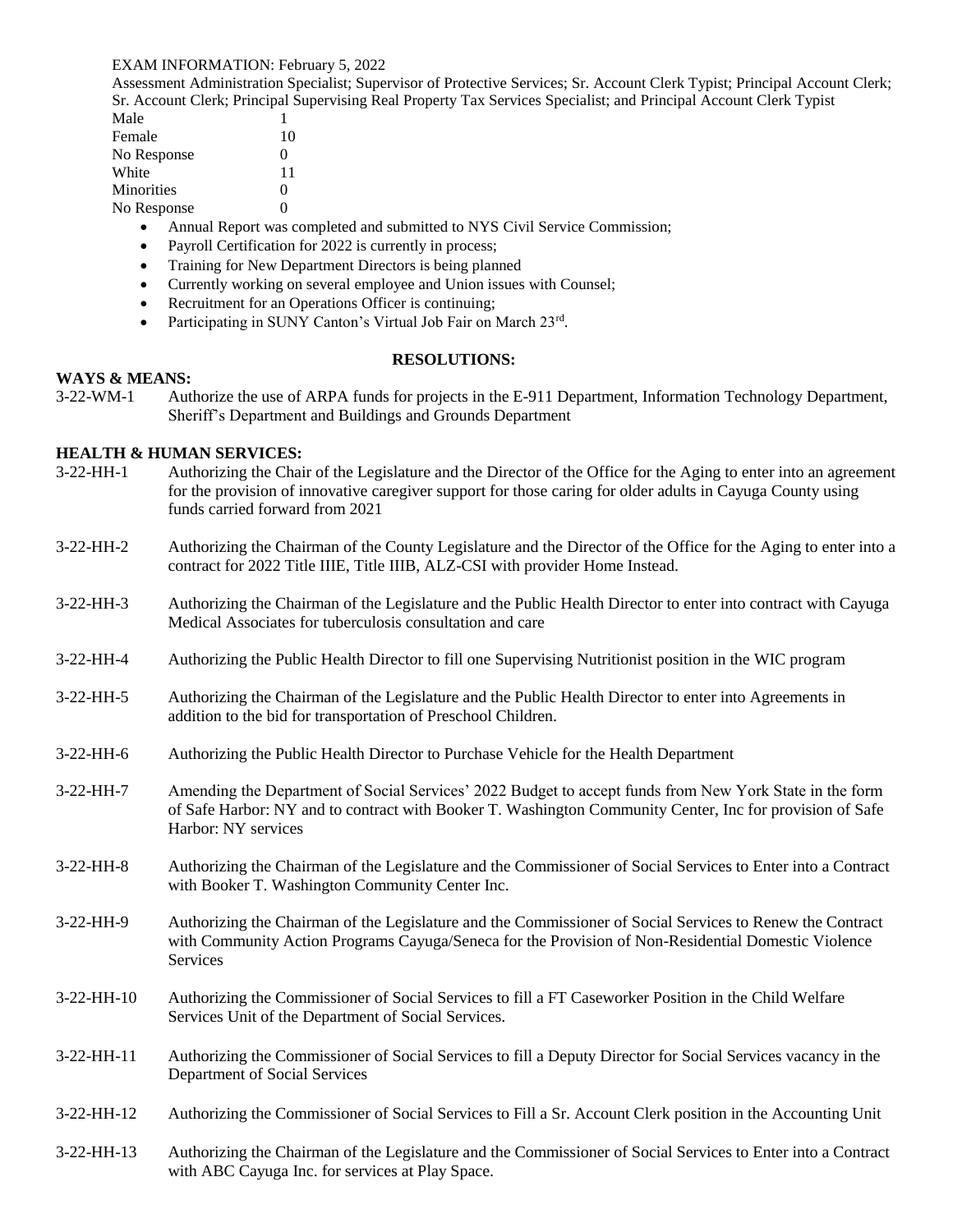3-22-HH-14 Authorizing the Commissioner of Social Services to Purchase Three Vehicles for Department of Social Services

3-22-HH-15 Authorizing the Chair of the Legislature and the Commissioner of Social Services to renew the Contract with Rescue Mission for Homeless Family and Transitional Housing

#### **GOVERNMENT OPERATIONS:**

- 3-22-GO-1 Authorizing the County Attorney to fill an open Assistant County Attorney Position
- 3-22-GO-2 Re-Appointed the Cayuga County Attorney for a two Year Term
- 3-22-GO-3 Authorizing to create and fill a Senior Network Administrator position in the Cayuga County Information Technology Department.
- 3-22-GO-4 Authorizing to create and fill a Senior Systems Administrator position in the Cayuga County Information Technology Department.
- 3-22-GO-5 Approval of Revised SUNY Capital Request/Plan Resolution

#### **PLANNING: No Resolutions**

# **PUBLIC WORKS:**<br>3-22-PW-1 (RI

- (REVISED) Amending Resolutions 197-21 and 256-21 to authorize additional funds for the electrical work at the PSB and to authorize the Purchasing Director and the Superintendent of Buildings and Grounds to award the work (2/3 required)
- 3-22-PW-2 Authorization to hire summer help employees in the Highway Department
- 3-22-PW-3 Authorize the Director of Parks & Trails to create and fill the Deputy Director Position and abolish the Assistant Parks Maintenance Supervisor Position within the Cayuga County Parks & Trails Department
- 3-22-PW-4 Authorization to fill Motor Equipment Operator Medium position in the County Highway Department
- 3-22-PW-5 Authorization for Chair of the Legislature to award material bids

#### **JUDICIAL & PUBLIC SAFETY:**

- 2-22-JP-1 Authorizing the Chair of the Cayuga County Legislature to enter into an agreement with Broome County to share radio tower space at the Summerhill Tower Site in order to allow connectivity from Broome County's Communications Network to the master site in Onondaga County.
- 2-22-JP-2 Authorizing the Acting District Attorney to fill Full-Time Administrative Assistant to DA vacancy in the District Attorney's Office
- 2-22-JP-3 Authorizing the District Attorney to fill FT Deputy Chief Assistant District Attorney vacancy in the District Attorney's Office
- 2-22-JP-4 Authorization to create and fill full-time Confidential Investigator in the District Attorney's Office
- 2-22-JP-5 Authorize the Chair of the Cayuga County Legislature and the Cayuga County Sheriff to enter into an agreement with Finger Lakes Polygraph and Consulting LLC to provide pre-employment polygraph examinations for new hires.
- 2-22-JP-6 Authorizing the Sheriff of Cayuga County to enter into a five-year contract with the Cayuga -Onondaga Board of Cooperative Education Services (BOCES) to continue the assignment of a dedicated Sheriff's Deputy at the BOCES Campus to serve as a School Resource Officer

#### **ADJOURNMENT: Thursday, April 21, 2022**

**If you have a disability and need accommodations, please call the Clerk of the Legislature's Office at 253-1308 at least 48 hours before the scheduled meeting to advise what accommodations will be necessary.**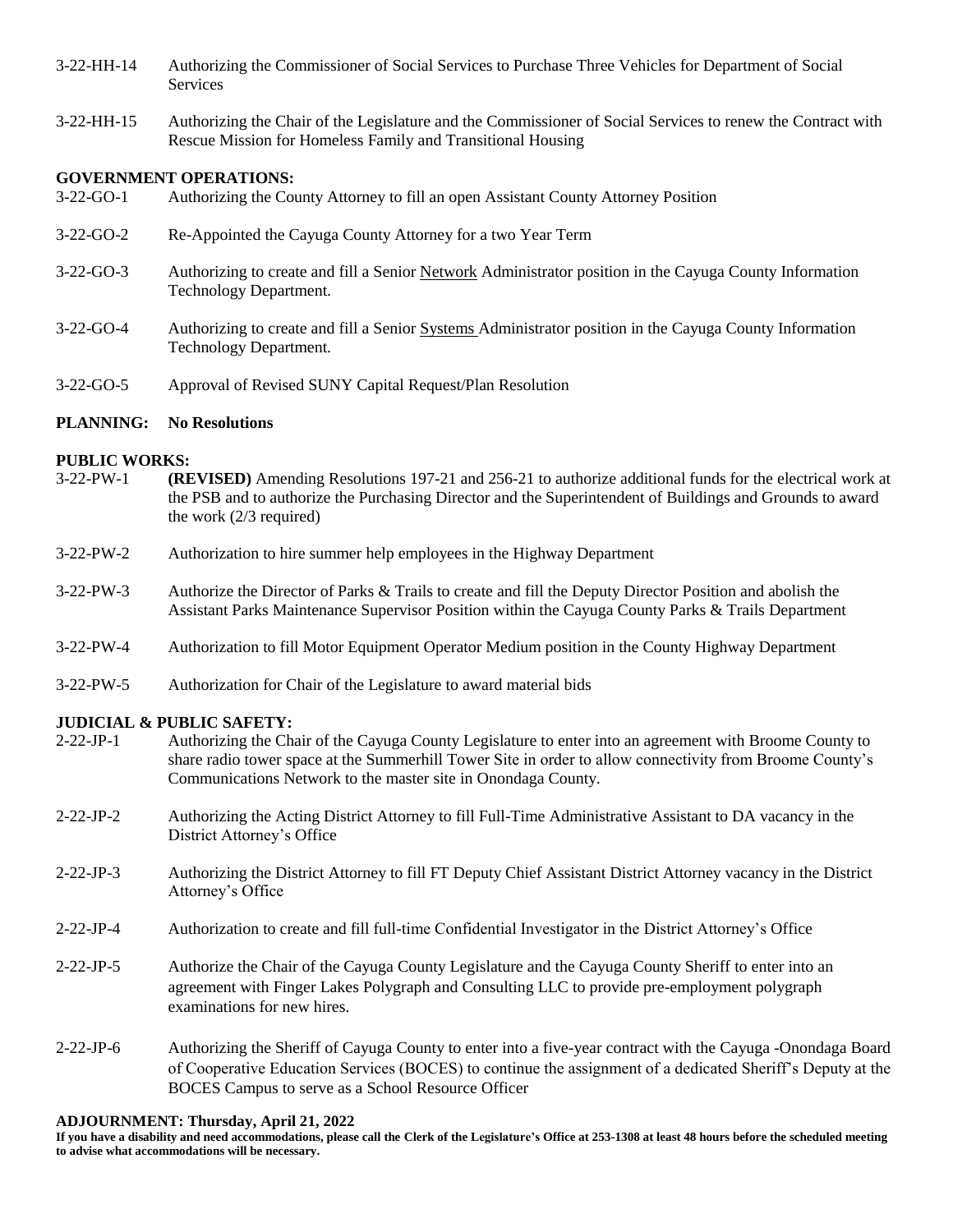#### **3-22-WM-1**

**RESOLUTION NO.** 03/22/2022 LEG ARPA Projects.rev

# **Authorize the use of ARPA funds for projects in the E-911 Department, Information Technology Department, Sheriff's Department and Buildings and Grounds Department**

By: Hans Pecher, Chairman Ways & Means

WHEREAS, The American Rescue Plan Act has allocated funding to Counties in order to help with the recovery from COVD-19, which includes the authorization to spend these funds on government services, up to a total amount of \$10 Million; and

WHEREAS, Cayuga County has been allocated \$14,873,990 thru the ARPA, of which a portion of these funds can be used to provide government services, such as investments in E-911, Information Technology, Sheriff's Department and Buildings and Grounds infrastructure; and

WHEREAS, the battery packs for the UPS units (\$325,000) in the 911 towers and the network switches (\$57,000) in the towers need to be replaced, due to reaching the end of their useful life; and

WHEREAS, these units are essential for the operation of the 911 towers; and

WHEREAS, critical investments in the County's information technology infrastructure, including the Legislative Chambers audio/video system (\$30,000) and the County wide network/server infrastructure (\$300,000), are needed in order to support operations; and

WHEREAS, the Sheriff's Department must replace equipment that has reached the end of its useful life, such as portable radios (\$238,000) and tasers (\$69,000); and

WHEREAS, the Historic Post Office (HPO) and the County Courthouse (CH) are both in need of significant repairs in order to maintain the operation of these County owned buildings; and

WHEREAS, the HVAC system (\$400,000) and the elevator (\$175,000) at the HPO both need to be replaced and upgraded; and

WHEREAS, the heat pumps (\$200,000) at the CH need to be replaced; now therefore be it

RESOLVED, the County Legislature approves the use of ARPA funds to cover the costs of the above projects; and be it further

RESOLVED, that ARPA funds are transferred to the following accounts in order proceed with the above projects:

|                                          | Revenue     | <b>Expense</b> |
|------------------------------------------|-------------|----------------|
| Increase A10130 44200 ARPA               | \$1,794,000 |                |
| Increase A30204 54074 Dept Exp           |             | \$325,000      |
| Increase A16214 54012 CH Building Maint  |             | \$200,000      |
| Increase A16234 54012 HPO Building Maint |             | \$575,000      |
| Increase A16202 52000 IT equipment       |             | \$30,000       |
| Increase A16202 52007 IT equipment       |             | \$357,000      |
| Increase A31102 52000 Equipment          |             | \$307,000      |

And be it further,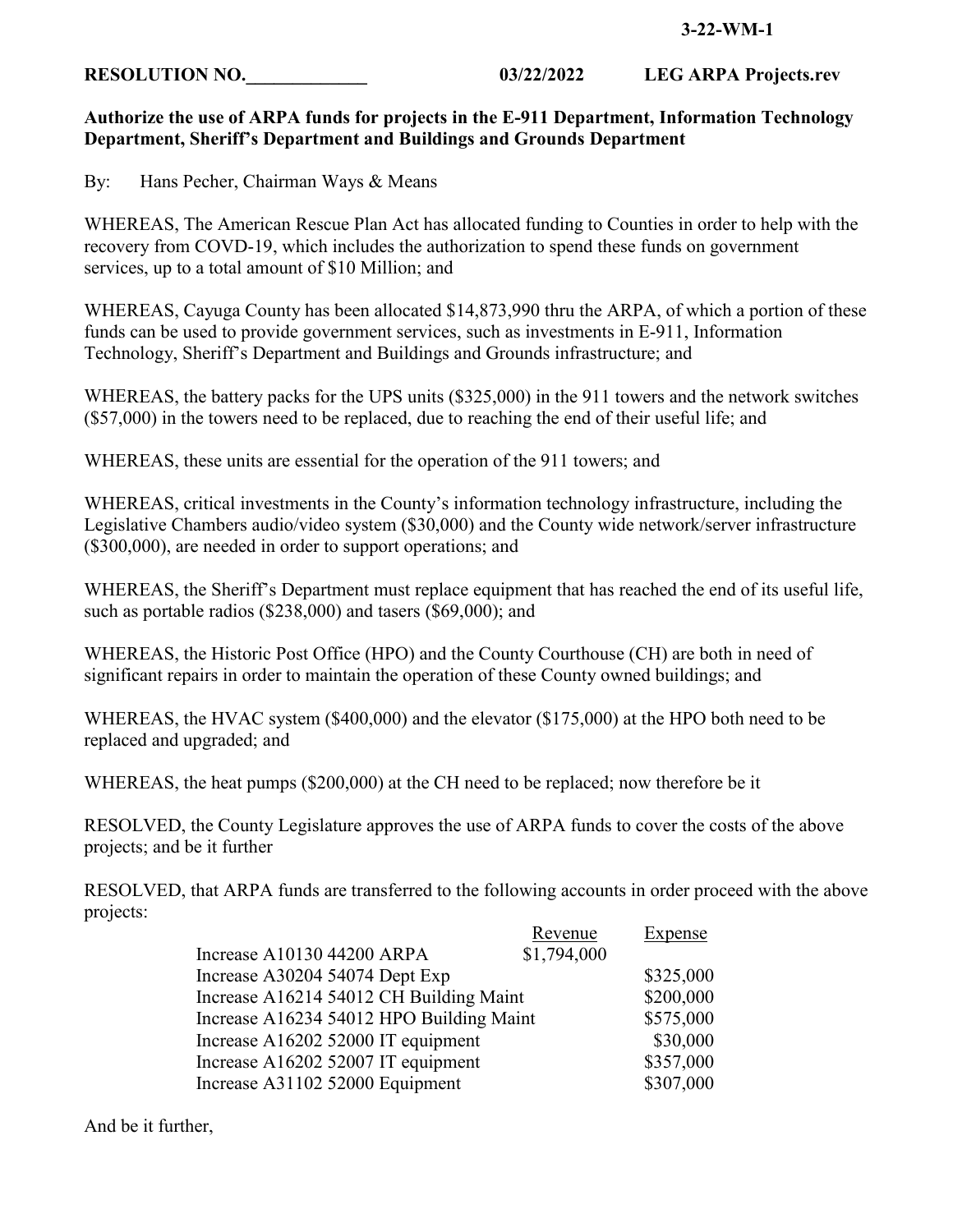RESOLVED, that the Cayuga County purchasing policy shall be followed for each of the above projects, which may require RFPs, bids, and quotes, and all contracts shall follow the County's contract policy requiring approval by the Cayuga County Legislature and signature by the Chair of the Legislature; and be it further

RESOLVED, that if the actual costs of the above projects are less than the amount of ARPA funds transferred, then the remaining funds will be transferred back to the original ARPA account for future allocation to qualifying ARPA projects; and be it further

RESOLVED, the Finance Department is authorized to make all journal entries necessary to implement the intent of this resolution.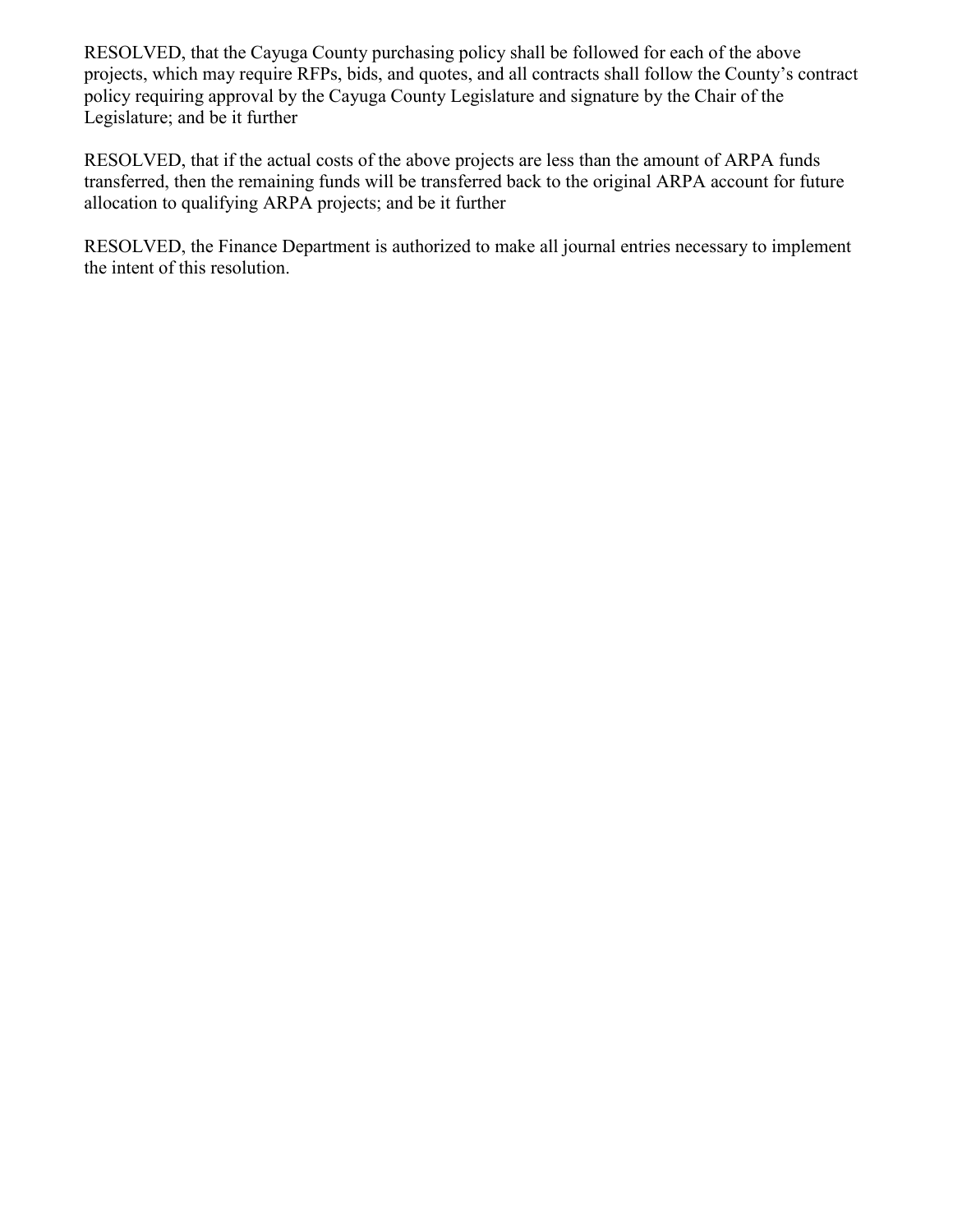#### **3-22-GO-2**

# **RESOLUTION NO.\_\_\_\_\_\_\_\_\_\_\_\_\_\_ 3-22-22 COA Re-Appt. Co. Attorney**

# **RE-APPOINTING THE CAYUGA COUNTY ATTORNEY FOR A TWO-YEAR TERM**

BY: Cayuga County Legislature

 WHEREAS, the Cayuga County Legislature wishes to reappoint Christopher Palermo to the position of County Attorney for the term 1-1-2022 to 12-31-2023; now, therefore be it

RESOLVED, that Christopher Palermo is hereby appointed Cayuga County Attorney for the years January 1, 2022 - December 31, 2023 at an annual salary of \$124,670; and be it further

RESOLVED, that this resolution shall take effect immediately.